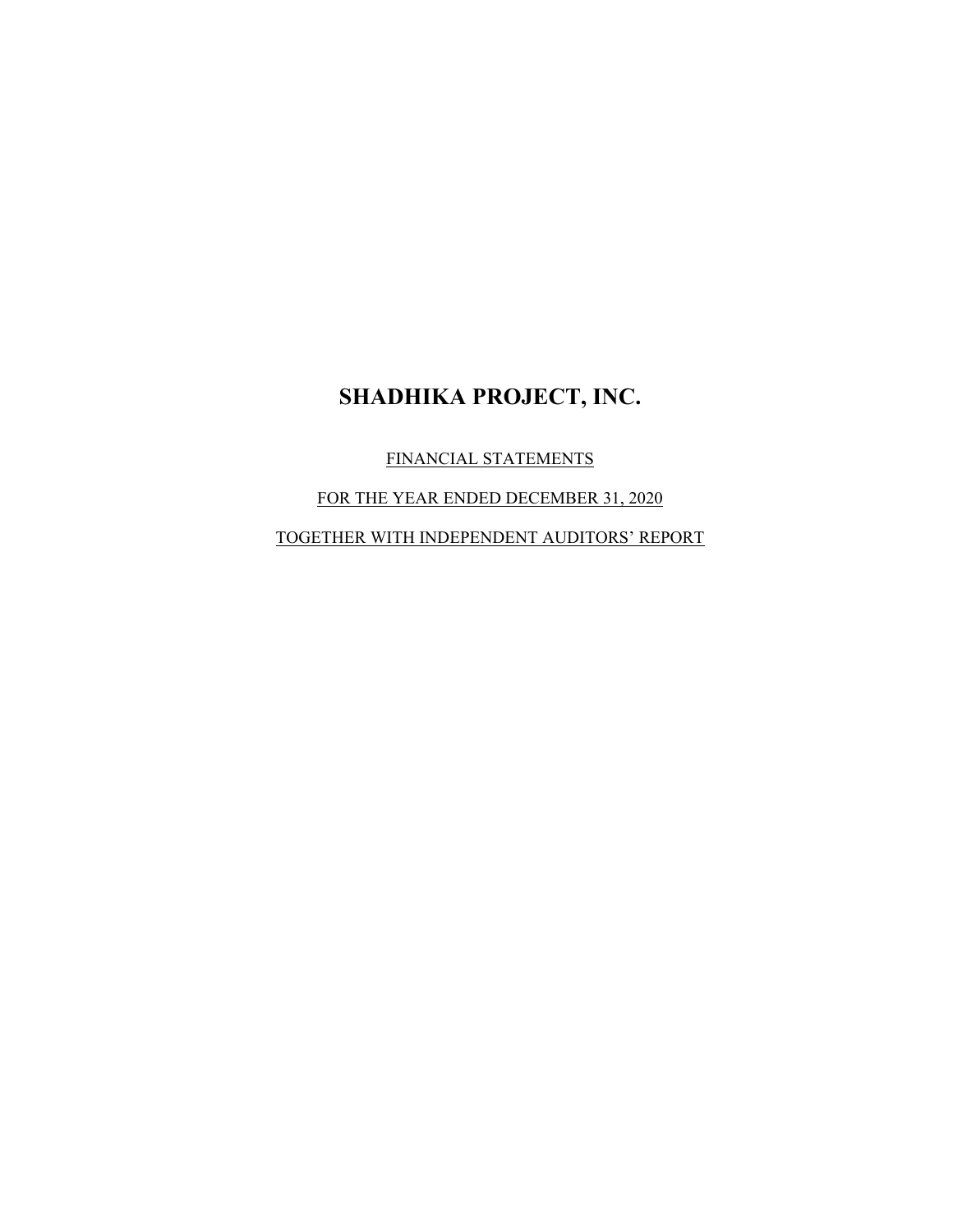### FINANCIAL STATEMENTS FOR THE YEAR ENDED DECEMBER 31, 2020

### **CONTENTS**

| Page           |
|----------------|
|                |
|                |
| 3              |
| $\overline{4}$ |
| 5              |
| 6              |
| 7              |
|                |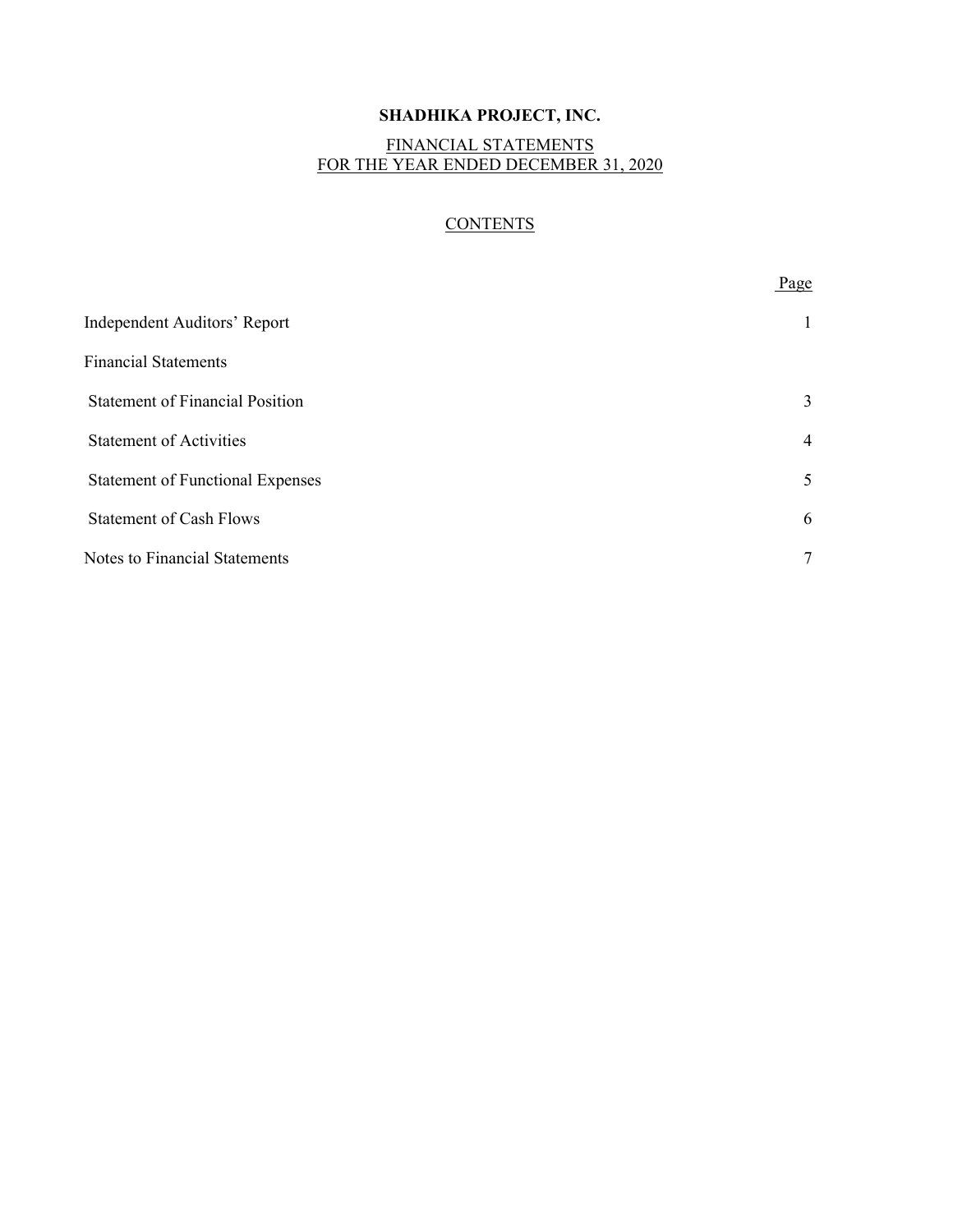

May 20, 2021

Independent Auditors' Report

Board of Directors Shadhika Project, Inc. Denver, Colorado

### *Opinion*

We have audited the accompanying financial statements of **Shadhika Project, Inc**. (a California nonprofit corporation), which comprise the statement of financial position as of December 31, 2020, and the related statements of activities, functional expenses, and cash flows for the year then ended, and the related notes to the financial statements.

In our opinion, the financial statements referred to above present fairly, in all material respects, the financial position of Shadhika Project, Inc. as of December 31, 2020, and the changes in its net assets and its cash flows for the year then ended in accordance with accounting principles generally accepted in the United States of America.

### *Basis for Opinion*

We conducted our audit in accordance with auditing standards generally accepted in the United State of America. Our responsibilities under those standards are further described in the Auditor's Responsibilities for the Audit of the Financial Statements section of our report. We are required to be independent of Shadhika Project, Inc. and to meet our other ethical responsibilities in accordance with the relevant ethical requirements relating to our audit. We believe that the audit evidence we have obtained is sufficient and appropriate to provide a basis for our audit opinion.

#### *Responsibilities of Management for the Financial Statements*

Management is responsible for the preparation and fair presentation of these financial statements in accordance with accounting principles generally accepted in the United States of America, and for the design, implementation, and maintenance of internal control relevant to the preparation and fair presentation of financial statements that are free from material misstatement, whether due to fraud or error.

In preparing the financial statements, management is required to evaluate whether there are conditions or events, considered in the aggregate, that raise substantial doubt about Shadhika Project, Inc.'s ability to continue as a going concern within one year after the date that the financial statements are available to be issued.

#### *Auditor's Responsibilities for the Audit of the Financial Statements*

Our objectives are to obtain reasonable assurance about whether the financial statements as a whole are free from material misstatement, whether due to fraud or error, and to issue an auditor's report that includes our opinion. Reasonable assurance is a high level of assurance but is not absolute assurance and therefore is not a guarantee that an audit conducted in accordance with generally accepted auditing standards will always detect a material misstatement when it exists. The risk of not detecting a material misstatement resulting from fraud is higher than for one resulting from error, as fraud may involve collusion, forgery, intentional omissions, misrepresentations, or the override of internal control. Misstatements, including omissions, are considered material if there is a substantial likelihood that, individually or in the aggregate, they would influence the judgement made by a reasonable user based on the financial statements.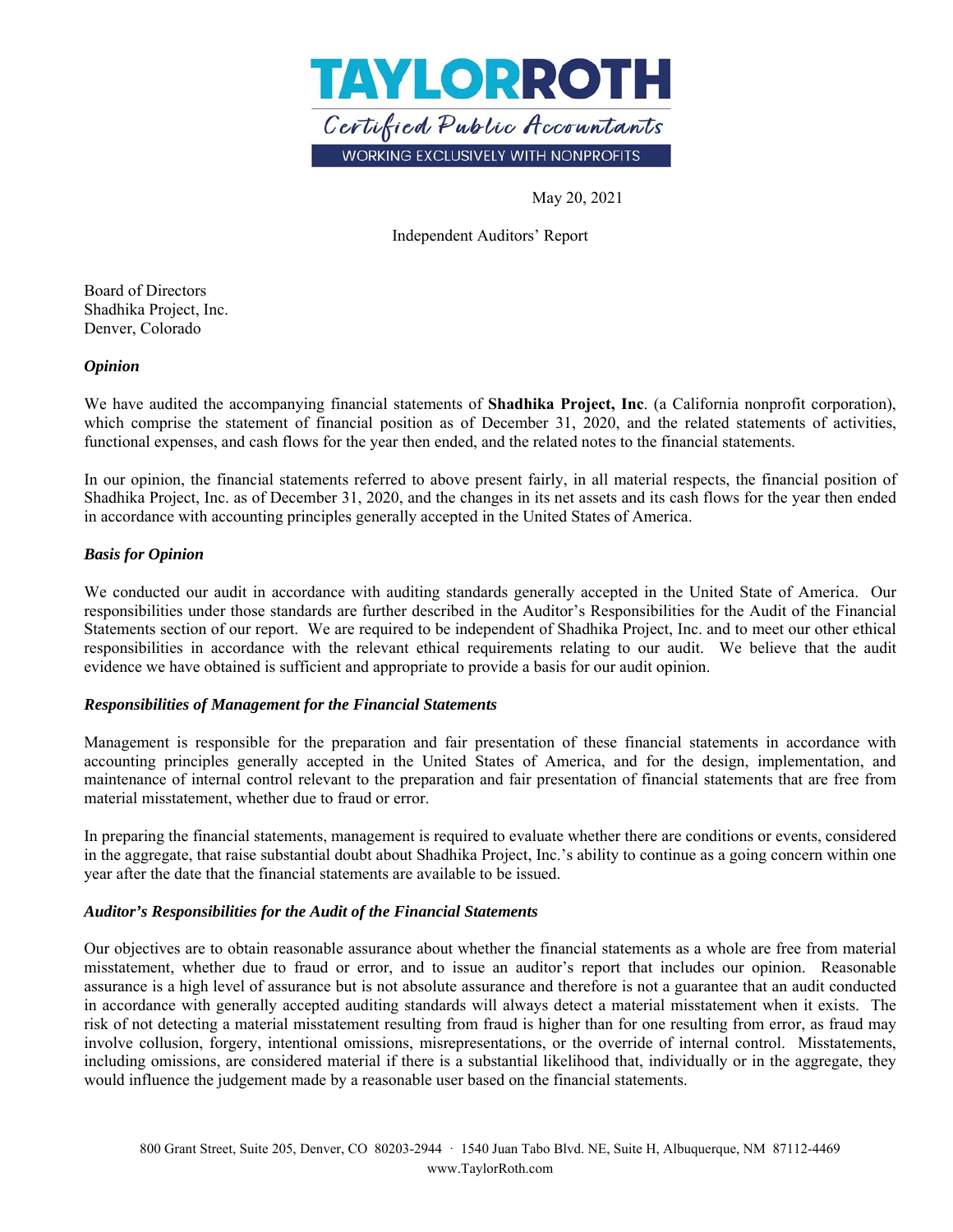In performing an audit in accordance with generally accepted auditing standards, we:

- Exercise professional judgement and maintain professional skepticism throughout the audit.
- Identify and assess the risks of material misstatement of the financial statements, whether due to fraud or error, and design and perform audit procedures responsive to those risks. Such procedures include examining, on a test basis, evidence regarding the amounts and disclosures in the financial statements.
- Obtain an understanding of internal control relevant to the audit in order to design audit procedures that are appropriate in the circumstances, but not for the purpose of expressing an opinion on the effectiveness of Shadhika Project, Inc.'s internal control. Accordingly, no such opinion is expressed.
- Evaluate the appropriateness of accounting policies used and the reasonableness of significant accounting estimates made by management, as well as evaluate the overall presentation of the financial statements.
- Conclude whether, in our judgment, there are conditions or events, considered in the aggregative, that raise substantial doubt about Shadhika Project, Inc.'s ability to continue as a going concern for a reasonable period of time.

We are required to communicate with those charged with governance regarding, among other matters, the planned scope and timing of the audit, significant audit findings, and certain internal control related matters that we identified during the audit.

### *Report on Summarized Comparative Information*

We have previously audited Shadhika Project, Inc.'s 2019 financial statements, and we expressed an unmodified audit opinion on those audited financial statements in our report dated May 3, 2020. In our opinion, the summarized comparative information presented herein as of and for the year ended December 31, 2019, is consistent, in all material respects, with the audited financial statements from which it has been derived.

Taylor Roth and Compay PIK

TAYLOR, ROTH AND COMPANY, PLLC CERTIFIED PUBLIC ACCOUNTANTS DENVER, COLORADO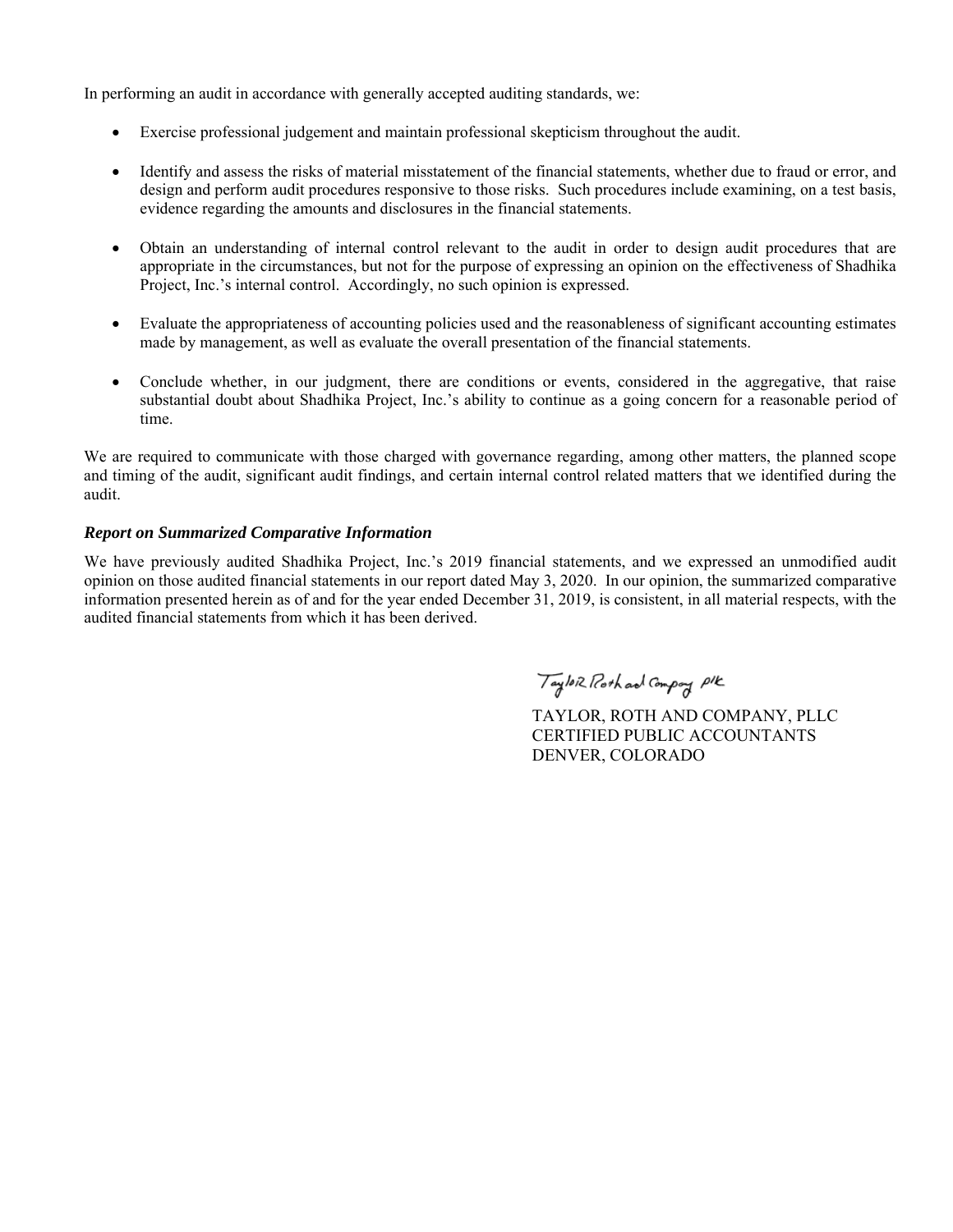# (WITH COMPARATIVE TOTALS FOR 2019) STATEMENT OF FINANCIAL POSITION DECEMBER 31, 2020

|                                           | 2020          | 2019          |
|-------------------------------------------|---------------|---------------|
| <b>Assets</b>                             |               |               |
| Cash and cash equivalents                 | \$<br>360,849 | \$<br>305,968 |
| Certificates of deposit (Note 3)          | 132,417       | 156,188       |
| Contributions receivable                  | 15,131        | 31,661        |
| Prepaid expenses and deposit              | 12,522        | 21,536        |
| Promises to give, net (Note 4)            | 123,725       | 208,657       |
| Total assets                              | 644,644       | \$<br>724,010 |
| Liabilities and net assets                |               |               |
| Liabilities                               |               |               |
| Accounts payable                          | \$<br>7,760   | \$<br>1,402   |
| Accrued payroll liabilities               | 2,049         | 3,387         |
| Paycheck Protection Program loan (Note 5) | 30,900        |               |
| <b>Total liabilities</b>                  | 40,709        | 4,789         |
| Net assets                                |               |               |
| Without donor restrictions                |               |               |
| Undesignated                              | 446,774       | 406,761       |
| Board designated reserves (Note 6)        | 82,212        | 82,212        |
|                                           | 528,986       | 488,973       |
| With donor restrictions (Note 7)          | 74,949        | 230,248       |
| Total net assets                          | 603,935       | 719,221       |
| Total liabilities and net assets          | \$<br>644,644 | \$<br>724,010 |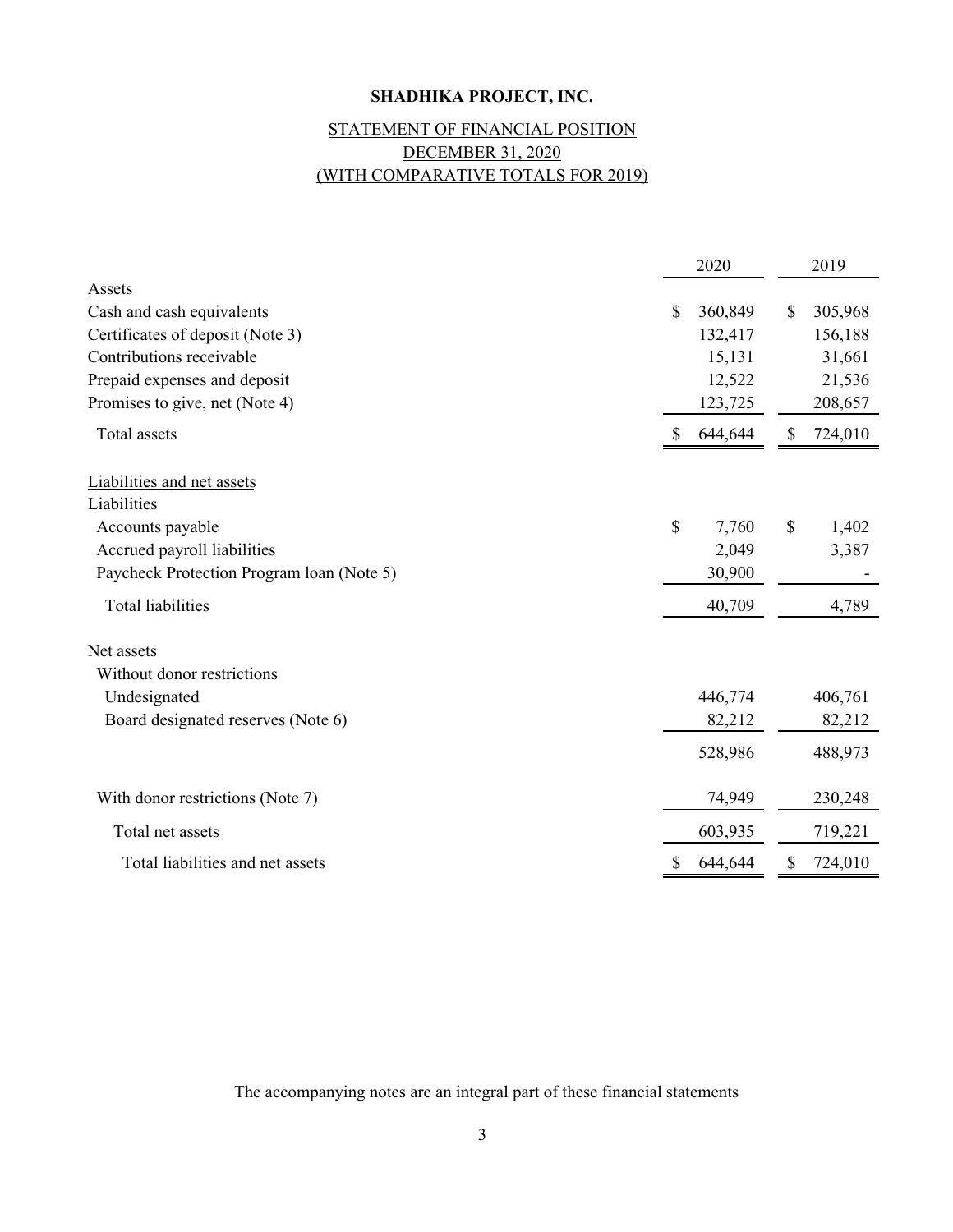## (WITH COMPARATIVE TOTALS FOR 2019) STATEMENT OF ACTIVITIES FOR THE YEAR ENDED DECEMBER 31, 2020

|                                                | 2020        |                               |    |                            | 2019 |           |    |         |
|------------------------------------------------|-------------|-------------------------------|----|----------------------------|------|-----------|----|---------|
|                                                |             | Without Donor<br>Restrictions |    | With Donor<br>Restrictions |      | Total     |    | Total   |
| Revenue and other support                      |             |                               |    |                            |      |           |    |         |
| Contributions                                  | $\mathbf S$ | 246,022                       | \$ | 143,293                    | S    | 389,315   | \$ | 567,882 |
| Special events, revenue                        |             | 6,904                         |    |                            |      | 6,904     |    | 88,182  |
| Less: direct expenses                          |             | (1,775)                       |    |                            |      | (1,775)   |    | (6,661) |
| Interest and investment income                 |             | 2,126                         |    |                            |      | 2,126     |    | 3,583   |
| Other                                          |             | 240                           |    |                            |      | 240       |    | 834     |
| In-kind contributions (Note 8)                 |             | 750                           |    |                            |      | 750       |    | 24,055  |
| Net assets released from restrictions (Note 9) |             | 298,592                       |    | (298, 592)                 |      |           |    |         |
| Total revenue and other support                |             | 552,859                       |    | (155,299)                  |      | 397,560   |    | 677,875 |
| <b>Expense</b>                                 |             |                               |    |                            |      |           |    |         |
| Program services                               |             | 397,512                       |    |                            |      | 397,512   |    | 463,886 |
| Supporting services                            |             |                               |    |                            |      |           |    |         |
| Management and general                         |             | 55,568                        |    |                            |      | 55,568    |    | 48,442  |
| Fund-raising                                   |             | 59,766                        |    |                            |      | 59,766    |    | 61,921  |
| Total expense                                  |             | 512,846                       |    |                            |      | 512,846   |    | 574,249 |
| Change in net assets                           |             | 40,013                        |    | (155,299)                  |      | (115,286) |    | 103,626 |
| Net assets, beginning of year                  |             | 488,973                       |    | 230,248                    |      | 719,221   |    | 615,595 |
| Net assets, end of year                        | S           | 528,986                       |    | 74,949                     |      | 603,935   | S  | 719,221 |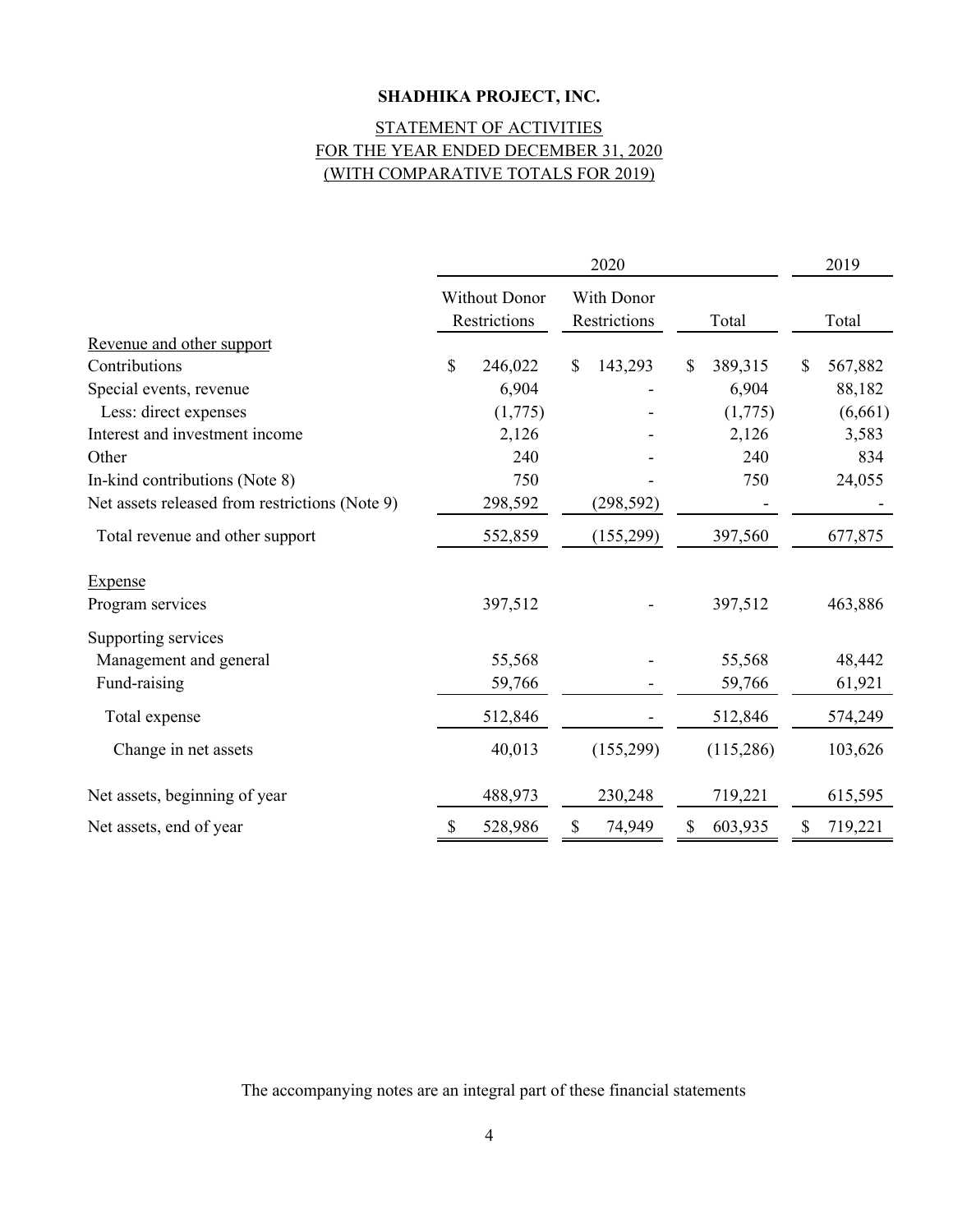# STATEMENT OF FUNCTIONAL EXPENSES (WITH COMPARATIVE TOTALS FOR 2019) FOR THE YEAR ENDED DECEMBER 31, 2020

| 2020                         |                     |                              | 2019                       |               |                          |
|------------------------------|---------------------|------------------------------|----------------------------|---------------|--------------------------|
|                              |                     |                              | <b>Supporting Services</b> |               |                          |
|                              | Program<br>Services | Management<br>and<br>General | Fund-<br>raising           | Total         | Total                    |
| Salaries                     | \$<br>140,464       | \$<br>13,203                 | $\mathcal{S}$<br>22,309    | \$<br>175,976 | $\mathcal{S}$<br>139,643 |
| Payroll taxes and benefits   | 16,729              | 1,335                        | 2,511                      | 20,575        | 14,745                   |
| Grants                       | 171,676             |                              |                            | 171,676       | 199,817                  |
| Contract services            | 7,155               | 6,915                        | 13,128                     | 27,198        | 20,523                   |
| Program contract services    | 23,926              | 360                          | 1,533                      | 25,819        | 21,369                   |
| Travel and meals             | 15,238              | 853                          | 6,576                      | 22,667        | 37,356                   |
| Accounting and auditing      |                     | 17,535                       |                            | 17,535        | 12,815                   |
| Rent                         | 9,670               | 901                          | 1,897                      | 12,468        | 11,706                   |
| <b>Bad debts</b>             |                     | 10,900                       |                            | 10,900        | 1,500                    |
| Technology                   | 3,032               | 844                          | 6,964                      | 10,840        | 10,549                   |
| <b>Bank</b> fees             | 3,538               | 296                          | 1,769                      | 5,603         | 7,428                    |
| Insurance                    | 3,210               | 585                          | 795                        | 4,590         | 1,930                    |
| Marketing and communications | 345                 | 529                          | 1,227                      | 2,101         | 61,266                   |
| Supplies                     | 836                 | 83                           | 170                        | 1,089         | 2,307                    |
| Registrations and licenses   | 660                 | 226                          | 124                        | 1,010         | 179                      |
| Postage                      | 282                 | 93                           | 477                        | 852           | 1,636                    |
| Professional fees            |                     | 750                          |                            | 750           | 1,200                    |
| Dues and subscriptions       | 473                 | 51                           | 186                        | 710           | 1,010                    |
| Printing                     | 55                  | 109                          | 100                        | 264           | 3,890                    |
| Grantee conference           | 223                 |                              |                            | 223           | 21,936                   |
| Employee expenses            |                     |                              |                            |               | 463                      |
| Program materials            |                     |                              |                            |               | 256                      |
| Miscellaneous                |                     |                              |                            |               | 725                      |
| Total                        | 397,512<br>S        | \$<br>55,568                 | \$<br>59,766               | \$<br>512,846 | \$<br>574,249            |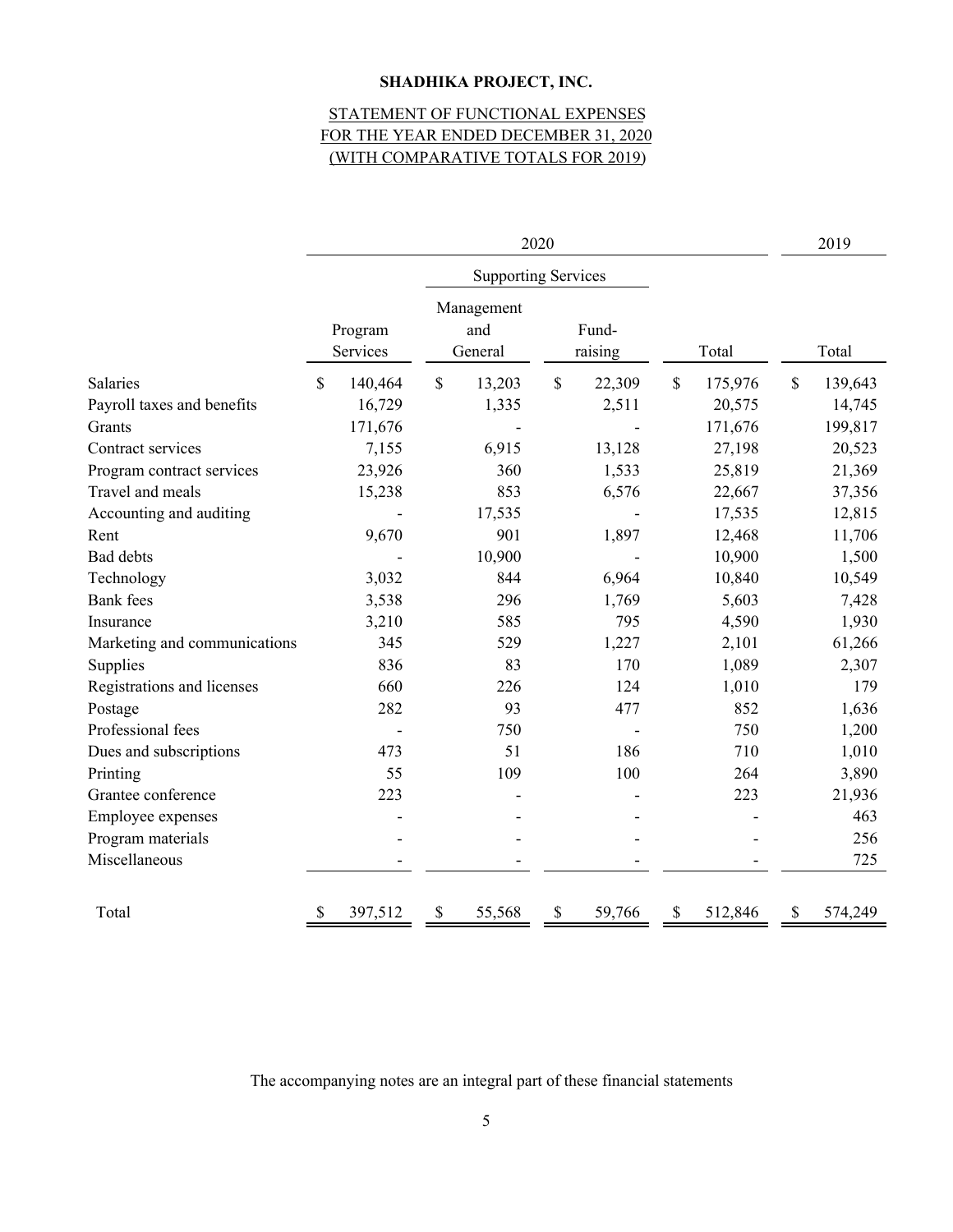# (WITH COMPARATIVE TOTALS FOR 2019) STATEMENT OF CASH FLOWS FOR THE YEAR ENDED DECEMBER 31, 2020

|                                                     | 2020            | 2019          |
|-----------------------------------------------------|-----------------|---------------|
| Cash flows from operating activities                |                 |               |
| Change in net assets                                | (115,286)<br>\$ | \$<br>103,626 |
| Adjustments to reconcile change in net assets       |                 |               |
| to net cash provided(used) by operating activities  |                 |               |
| Reinvested interest on short term investments       | (1,405)         | (2,916)       |
| Changes in operating assets and liabilities         |                 |               |
| (Increase) decrease in contributions receivable     | 16,530          | (23, 737)     |
| (Increase) decrease in prepaid expenses and deposit | 9,014           | (8,302)       |
| (Increase) decrease in promises to give             | 84,932          | (81, 463)     |
| Increase(decrease) in accounts payable              | 6,358           | (1,516)       |
| Increase(decrease) in accrued payroll liabilities   | (1,338)         | (2,057)       |
| Net cash provided(used) by operating activities     | (1,195)         | (16, 365)     |
| Cash flows from investing activities                |                 |               |
| Purchases of certificates of deposit                | (20,000)        | (52,961)      |
| Maturities of certificates of deposit               | 45,176          |               |
| Net cash provided (used) by investing activities    | 25,176          | (52,961)      |
| Cash flows from financing activities                |                 |               |
| Proceeds from Paycheck Protection Program loan      | 30,900          |               |
| Net increase(decrease) in cash and cash equivalents | 54,881          | (69, 326)     |
| Cash and cash equivalents, beginning of year        | 305,968         | 375,294       |
| Cash and cash equivalents, end of year              | 360,849<br>\$   | \$<br>305,968 |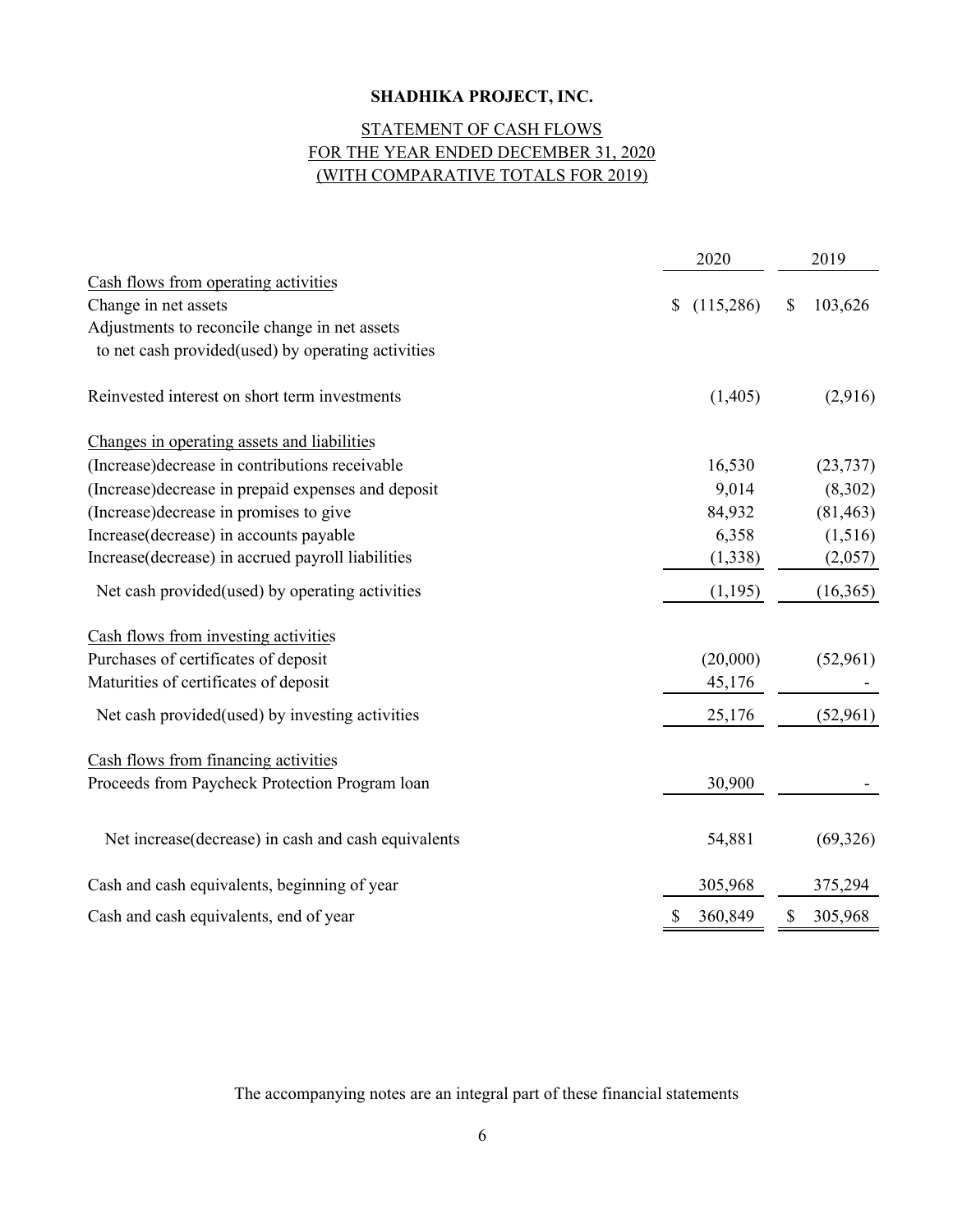#### NOTES TO FINANCIAL STATEMENTS DECEMBER 31 , 2020

#### NOTE 1 - NATURE OF ACTIVITIES

Shadhika Project, Inc. (the Organization or Shadhika) is a nonprofit corporation incorporated in California in 1993. Shadhika exists to inspire a culture shift in India by ensuring every young woman is empowered to realize her full potential. Through its flagship programs, Shadhika empowers underrepresented young women from lower castes and other socio-economic circumstances through a model of intervention that believes in grassroots partnerships as the incubator of innovation and the individual girl as the agent of replication. Shadhika provides 1) funding and technical assistance for local partners to implement leadership development and academic tutoring for teenage girls; and 2) post-secondary education scholarships to young women. Thanks to this full-spectrum support throughout the most vulnerable stages of a young woman's development, these young female leaders can get a job in the formal economy, become financially independent, and control critical aspects of their lives—a change towards gender equity that has the potential to ripple through the young women's families, communities, and the world.

In 2020, the Organization took swift action that ensured institutional resilience and programmatic success under unprecedented circumstances. The Organization cut back on operational costs to prioritize the integrity of its grantmaking commitments. The Organization unrestricted its program support grants to give its partners in India maximum flexibility to respond to the unique needs of the communities they serve. The Organization extended the disbursement period of scholarships in order to accommodate calendar delays and closure of colleges and universities. Finally, the Organization pivoted its in-person activities to become virtual, including quarterly roundtables with partners, a virtual Leaders for Change Summit in November, and monthly check-ins with local partners and Shadhika Scholars. This allowed the Organization to be nimble and responsive to the evolving crisis, to prevent any staff loss related to the COVID pandemic, to help our partners keep their doors open, and to keep 100% Shadhika Scholars in school.

The Organization is funded primarily by individual contributions.

#### NOTE 2 - SUMMARY OF SIGNIFICANT ACCOUNTING POLICIES AND PROCEDURES

1. Basis of Accounting

The financial statements of the Organization have been prepared on the accrual basis of accounting and accordingly reflect all significant receivables, payables, and other liabilities.

2. Basis of Presentation

The financial statements of the Organization have been prepared in accordance with U.S. generally accepted accounting principles which require the Organization to report its financial position and activities according to the following net asset classifications:

Net assets without donor restrictions: Net assets that are not subject to donor-imposed restrictions and may be expended for any purpose in performing the primary objectives of the organization. These net assets may be used at the discretion of the Organization's management and board of directors.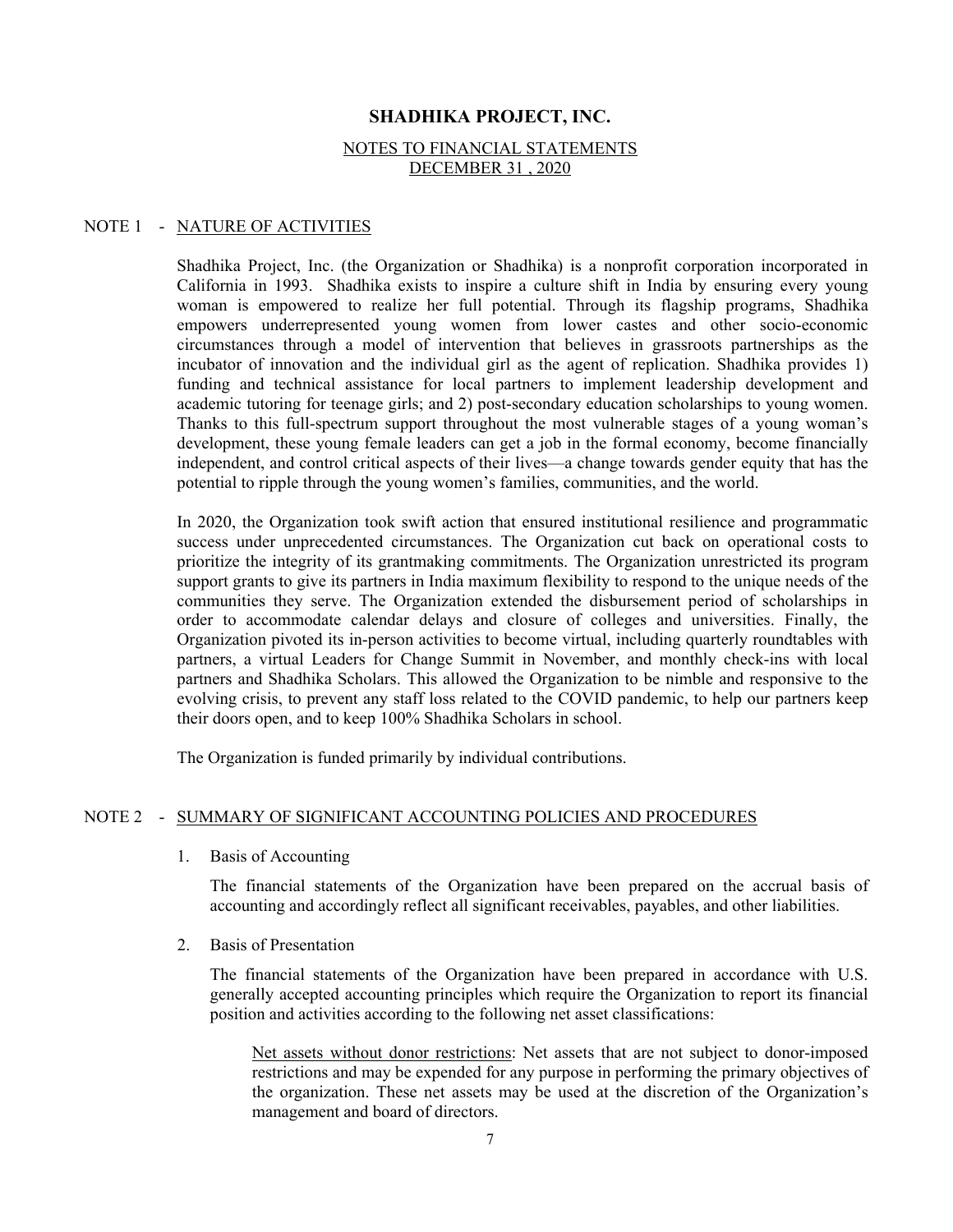### NOTE 2 - SUMMARY OF SIGNIFICANT ACCOUNTING POLICIES AND PROCEDURES (Continued)

Net assets with donor restrictions: Net assets subject to stipulations imposed by donors and grantors. Some donor restrictions are temporary in nature; those restrictions will be met by actions of the Organization or by the passage of time. Other donor restrictions are perpetual in nature, whereby the donor has stipulated that the funds be maintained in perpetuity.

Donor restricted contributions are reported as increases in net assets with donor restrictions. When a restriction expires, net assets are reclassified from net assets with donor restrictions to net assets without donor restrictions in the statement of activities.

Contributions of property and equipment or cash restricted to acquisition of property and equipment are reported as net assets with donor restrictions if the donor has restricted the use of the property or equipment to a program. These restrictions expire when the assets are placed in service.

3. Cash and Cash Equivalents

The Organization considers all unrestricted highly liquid investments with an initial maturity of three months or less to be cash equivalents.

4. Capitalization and Depreciation

The Organization follows the practice of capitalizing all expenditures for property and equipment in excess of \$2,500. The fair value of donated assets is similarly capitalized. Depreciation of property and equipment is provided over the estimated useful lives of the respective assets on a straight-line basis. At year-end, the organization had no such assets.

5. Estimates

The preparation of financial statements in conformity with generally accepted accounting principles requires management to make estimates and assumptions that affect certain reported amounts and disclosures. Accordingly, actual results could differ from those estimates.

6. Income Taxes

The Organization has received an Internal Revenue Service exemption from federal income taxes under Section  $501(c)(3)$ . Accordingly, no provision or liability for income taxes has been provided in the accompanying financial statements.

7. Functional Reporting of Expenses

For the year ended December 31, 2020, the costs of providing the various programs and other activities have been summarized on a functional basis in the statement of activities. Accordingly, certain categories of expenses attributable to program services or a supporting function are allocated on a reasonable basis that is consistently applied. The significant expenses that are allocated include salaries and payroll taxes and marketing and communication which are allocated based on time and effort. In addition, travel and meals expenses are allocated based upon estimated program or functional category benefited.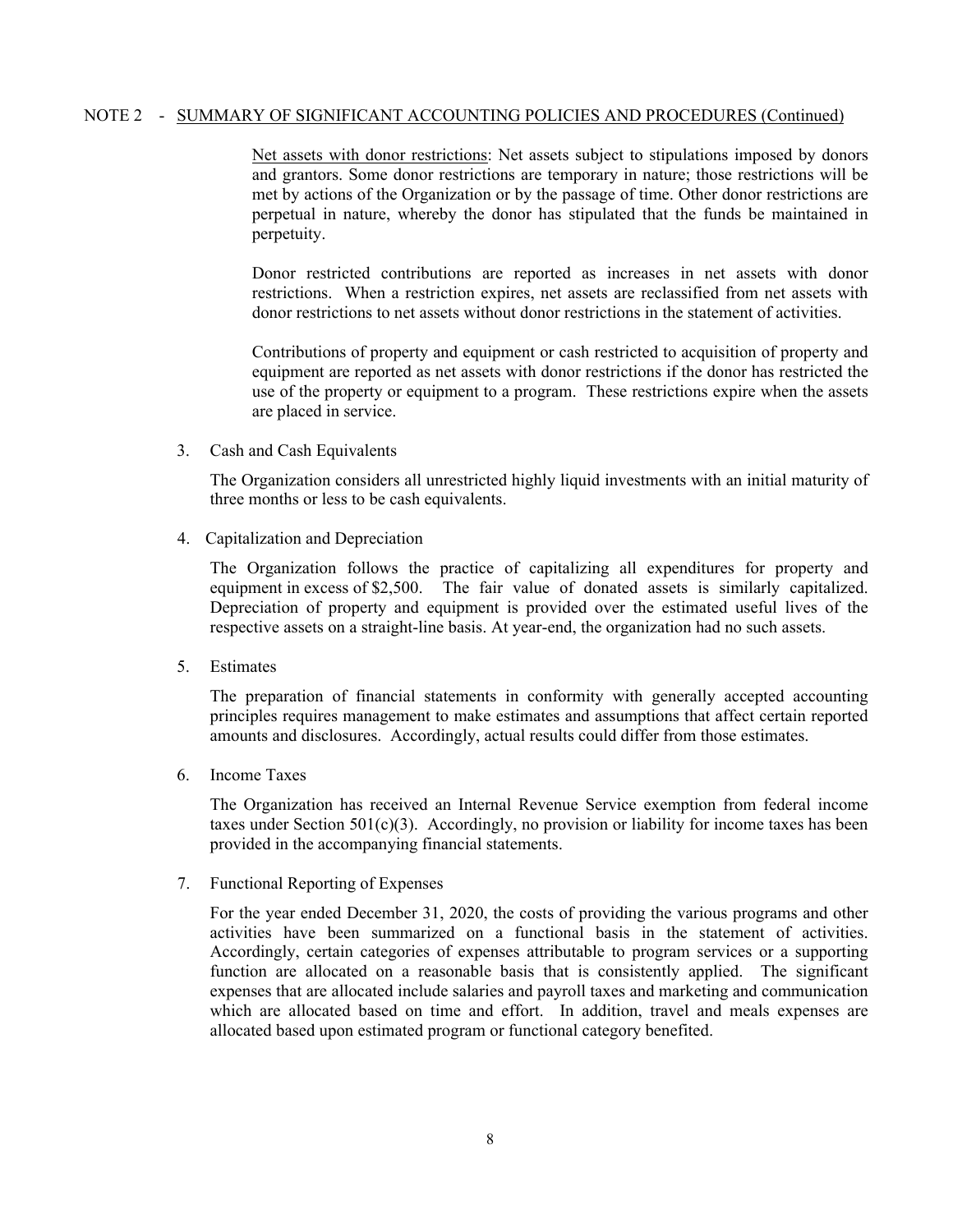#### NOTE 2 - SUMMARY OF SIGNIFICANT ACCOUNTING POLICIES AND PROCEDURES (Concluded)

8. Summarized Prior-Year Information

The financial statements include certain prior year summarized comparative information in total but not by net asset class. Such information does not include sufficient detail to constitute a presentation in conformity with generally accepted accounting principles. Accordingly, such information should be read in conjunction with the Organization's financial statements for the year ended December 31, 2019, from which the summarized information was derived.

9. Subsequent Events

Management has evaluated subsequent events through May 20, 2021, the date the financial statements were available to be issued.

#### NOTE 3 - CERTIFICATES OF DEPOSIT

The Organization purchases certificates of deposit having initial maturities of one year or less. The certificates of deposit held at year-end carry interest rates of approximately .15%. The certificates of deposit are reported at cost plus accrued interest which closely approximates fair value.

### NOTE 4 - PROMISES TO GIVE

The Organization has received various promises to give. Management does not believe a present value discount would be significant to these statements.

The contributions are anticipated to be received in the following years:

| Year                                         | Amount                 |
|----------------------------------------------|------------------------|
| 2021<br>2022                                 | 108,975<br>S<br>23,250 |
| 2023                                         | 2,400                  |
| Allowance for uncollectable promises to give | 134,625<br>(10,900)    |
| Promises to give, net                        | 23.725                 |

#### NOTE 5 - PAYCHECK PROTECTION PROGRAM LOAN

In April 2020, the Organization received a \$30,900 loan under the U.S. Small Business Administration's (SBA) Paycheck Protection Program (PPP) authorized under the Coronavirus Aid, Relief, and Economic Security Act (the CARES Act). Under the program, this loan could be partially or fully forgiven if certain eligibility requirements were met, including that 60% of the loan must be spent on payroll. The loan was treated as a refundable advance of a conditional contribution until such time the loan was forgiven by the SBA. In 2021, the SBA forgave the entire loan and the Organization will recognize the revenue.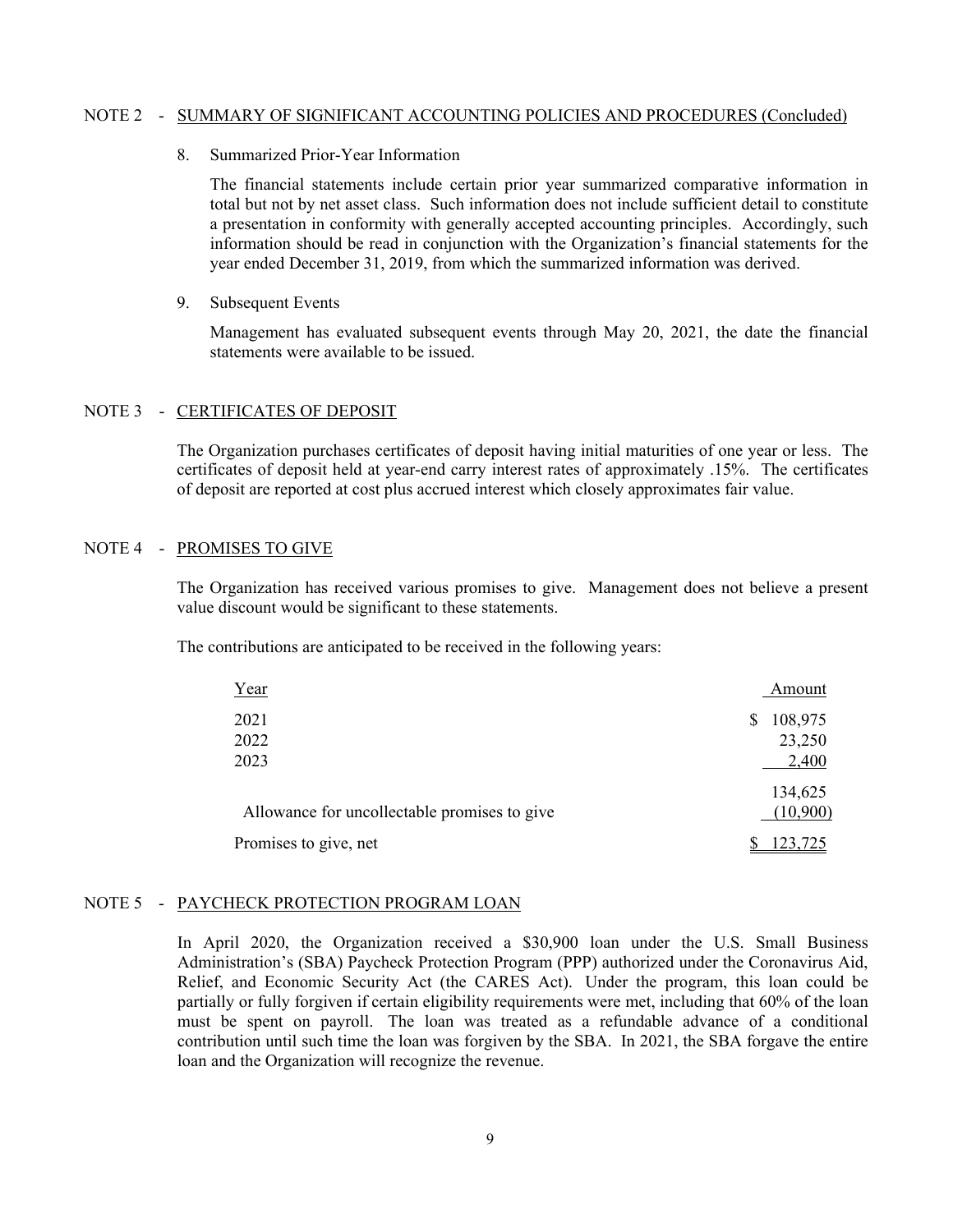#### NOTE 6 - BOARD DESIGNATED RESERVES

 The Organization has established two board designated reserves of \$2,212 and \$80,000 for the purposes of sustaining the Organization and to provide operating reserves, respectively.

#### NOTE 7 - NET ASSSETS WITH DONOR RESTRICTIONS

Net assets with donor restrictions are available for the following purposes:

| Description                                | Amount       |
|--------------------------------------------|--------------|
| Degree College and Vocational Scholarships | 29,976<br>S. |
| Girls' Writes                              | 15,743       |
| Climate Change                             | 10,889       |
| <b>RKM</b> Computer Fund                   | 9,534        |
| Leaders for Change Summit                  | 8,807        |
| Total                                      |              |

#### NOTE 8 - IN-KIND CONTRIBUTIONS

Volunteer services requiring specialized skills are reflected in the accompanying statements at their estimated values at date of receipt. During the year, the Organization received in-kind legal service contributions in the amount of \$750.

No amounts have been reflected in the financial statements for donated services not requiring specific expertise. The Organization pays for most services requiring professional level skills. Volunteers donated approximately 1,432 hours of non-professional level service during the year,

#### NOTE 9 - NET ASSETS RELEASED FROM DONOR RESTRICTIONS

During the year, net assets were released from donor restrictions by incurring expenses satisfying the restricted purpose or donor release of restrictions, in the following amounts:

| Description                                | Amount    |
|--------------------------------------------|-----------|
| Degree College and Vocational Scholarships | \$111,996 |
| Girls' Writes                              | 50,371    |
| Leaders for Change Summit                  | 36,271    |
| Men for Gender Equality                    | 35,794    |
| COVID 19 – Basic Needs Assistance          | 29,868    |
| Donor release of restrictions              | 15,000    |
| Climate Change                             | 9,111     |
| <b>Supports for Success</b>                | 5,000     |
| <b>RKM</b> Computer Fund                   | 3,380     |
| <b>HERstory</b>                            | 1,801     |
| Total                                      | 298,592   |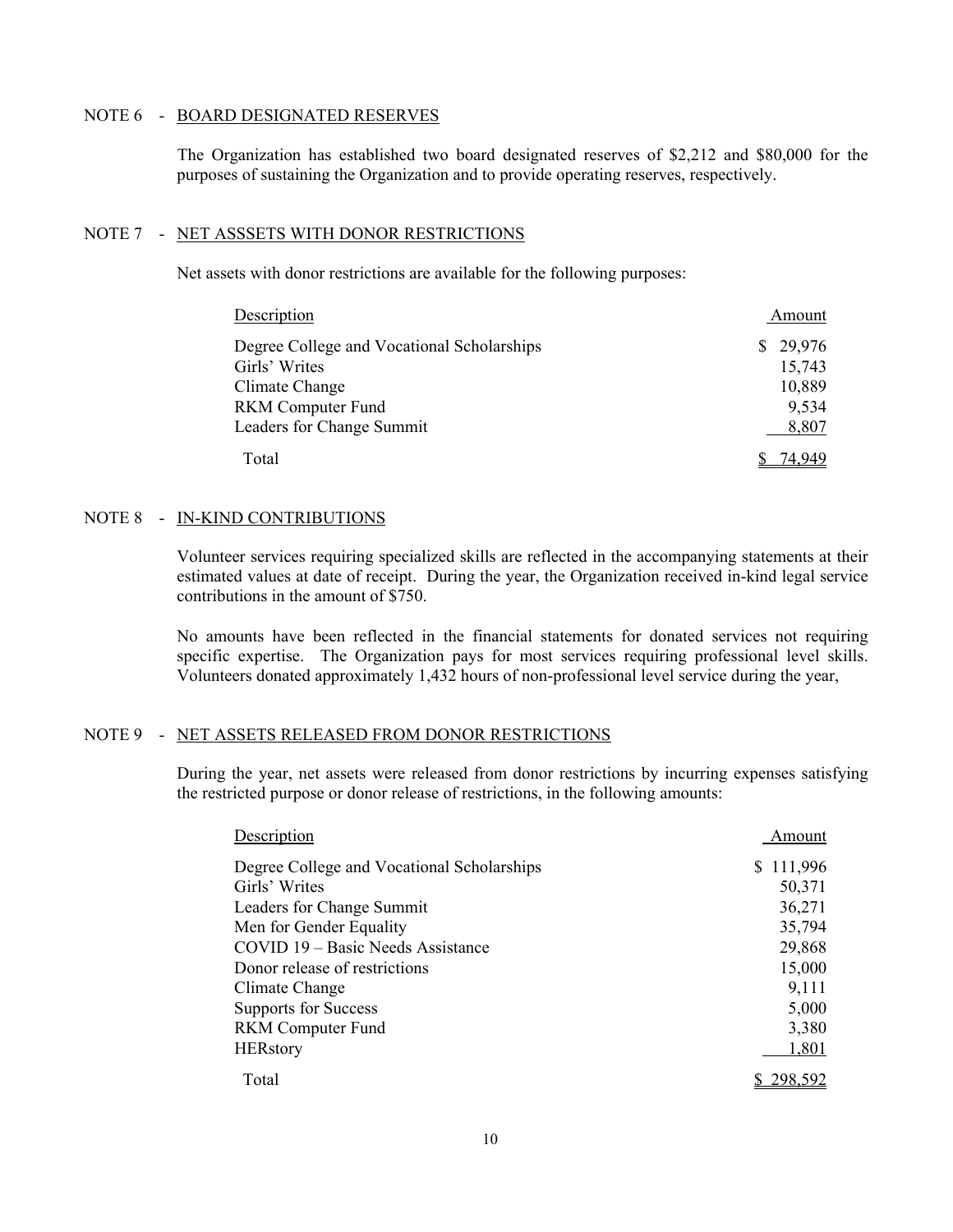#### NOTE 10 - CONCENTRATION OF CREDIT RISK

The Organization has cash and certificates of deposit with a number of financial institutions. Amounts in excess of \$250,000 are not insured by the FDIC or related entity. At year-end, the Organization's checking and savings account balances in one institution was approximately \$325,000. Management has evaluated its banking needs and the strength of the financial institutions and believes that it is in the best long-term interest of the Organization to continue its existing relationships.

### NOTE 11 - AVAILABILITY AND LIQUIDITY

The following represents financial assets available for general expenditures within one year on December 31, 2020:

| Financial assets at year-end:                             | Amount        |
|-----------------------------------------------------------|---------------|
| Cash and cash equivalents                                 | 360,849<br>S. |
| Certificates of deposit                                   | 132,417       |
| Contributions receivable                                  | 15,131        |
| Promises to give                                          | 123,725       |
|                                                           | 632,122       |
| Less amounts not available to be used within one year:    |               |
| Promises to give                                          | (25,650)      |
| Board designated reserves                                 | (82,212)      |
|                                                           | (107, 862)    |
| Financial assets available to meet cash needs for general |               |
| expenditures within one year                              | 524.2         |

The Organization has certain donor-restricted assets which are available for general expenditures within one year in the normal course of operations. Accordingly, these assets have been included in the qualitative information above for financial assets available to meet general expenditures within one year.

The Organization's board of directors designated \$82,212 to be used to sustain the Organization and to provide operating reserves. Because of the board of director's designation, the \$82,212 is not available for general operating expenditures within the next year, however, the board of directors could make them available, if necessary. The Organization's goal is to maintain financial assets to meet at least three months of anticipated general operating expenditures (approximately \$80,000).